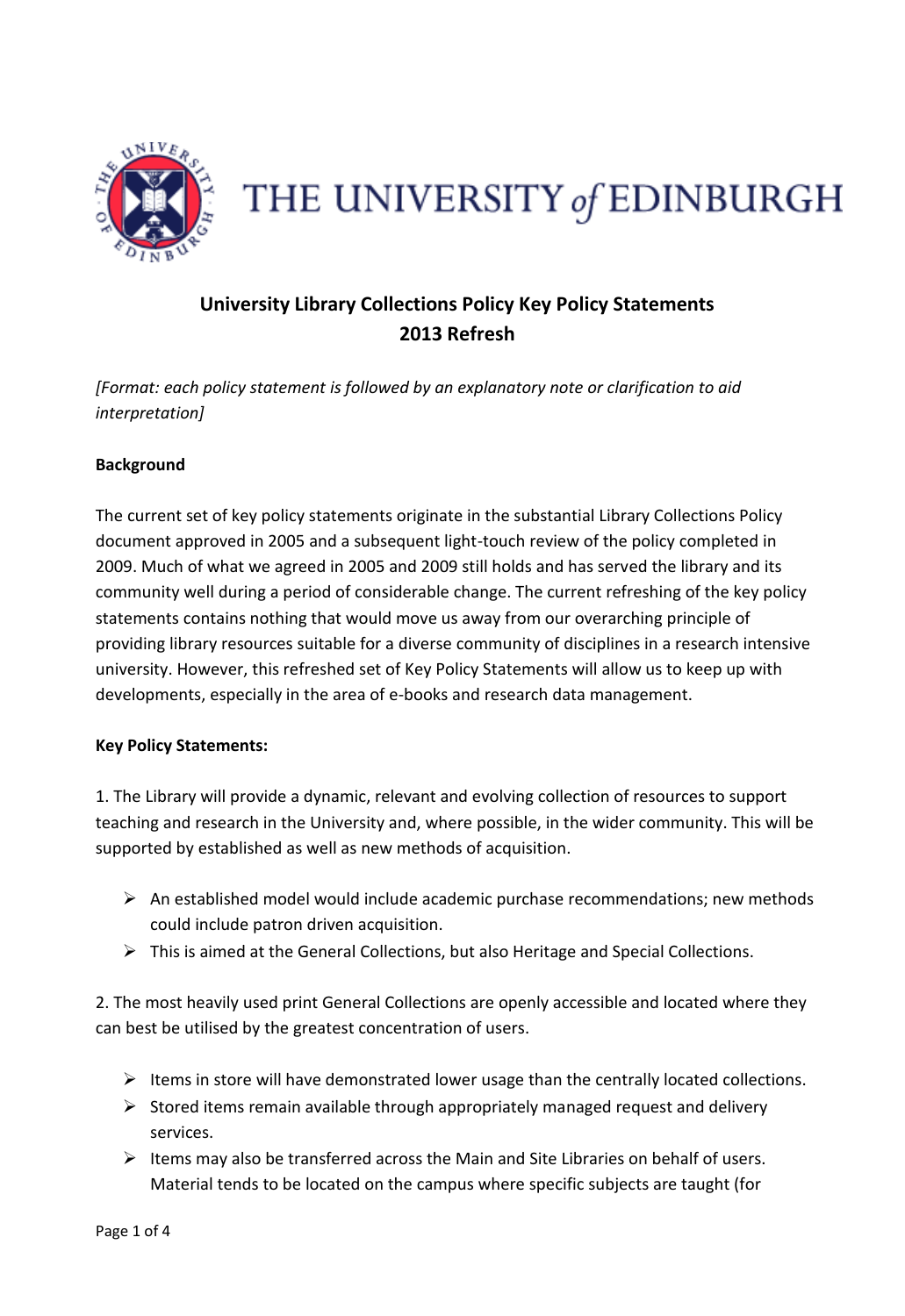example, the veterinary collections are predominantly held within the Library at the Easter Bush campus).

3. The Library follows an e-only model in relation to acquisition and retention of journals, taking into account financial feasibility, content, and long-term access.

This policy has been active since the 2009 Revision of the Library Collections Policy (2005).

4. The Library follows an e-preference model in relation to the acquisition and retention of books, taking into account financial feasibility, access arrangements, discipline requirements, learning needs and preservation.

- $\triangleright$  The Library will invest in and support initiatives to improve access arrangements and pricing of e-books.
- $\triangleright$  For disciplines for which print copies are essential for teaching and/or research, both print and electronic books will be acquired. The decision will normally lie with the appropriate Academic colleague and Liaison Librarian representing the discipline concerned.

5. Heritage and Special Collections are acquired according to existing collection strengths and research and teaching priorities.

- $\triangleright$  Material is normally purchased using endowments, support from Friends organisations, the Schools and Colleges, and through external fundraising.
- $\triangleright$  The selection policy for Rare Books and Manuscripts is available here: [http://edin.ac/XtERQD.](http://edin.ac/XtERQD)
- The University Archives Collecting Policy is available here: [http://edin.ac/XtFhq7.](http://edin.ac/XtFhq7)
- $\triangleright$  The Museums and Galleries Collections Policy (2010-15) is available here: [http://edin.ac/10jtjgX.](http://edin.ac/10jtjgX)

6. The Library collects and preserves the intellectual output of the University and its archival record in manuscript, print and electronic format, through services such as the Edinburgh Research Archive (ERA), the Current Research Information System (PURE), and the University Archives.

- Policies relating to ERA and PURE can be found here: [http://edin.ac/10UT3AW.](http://edin.ac/10UT3AW)
- The University Archives Collecting Policy is available here: [http://edin.ac/XtFhq7.](http://edin.ac/XtFhq7)

7. The Library will collaborate with stakeholders to implement the Research Data Management (RDM) Policy and develop a service for the management and reuse (retention and availability) of University of Edinburgh Research Data, to ensure compliance with Research Councils' and external funding bodies' requirements.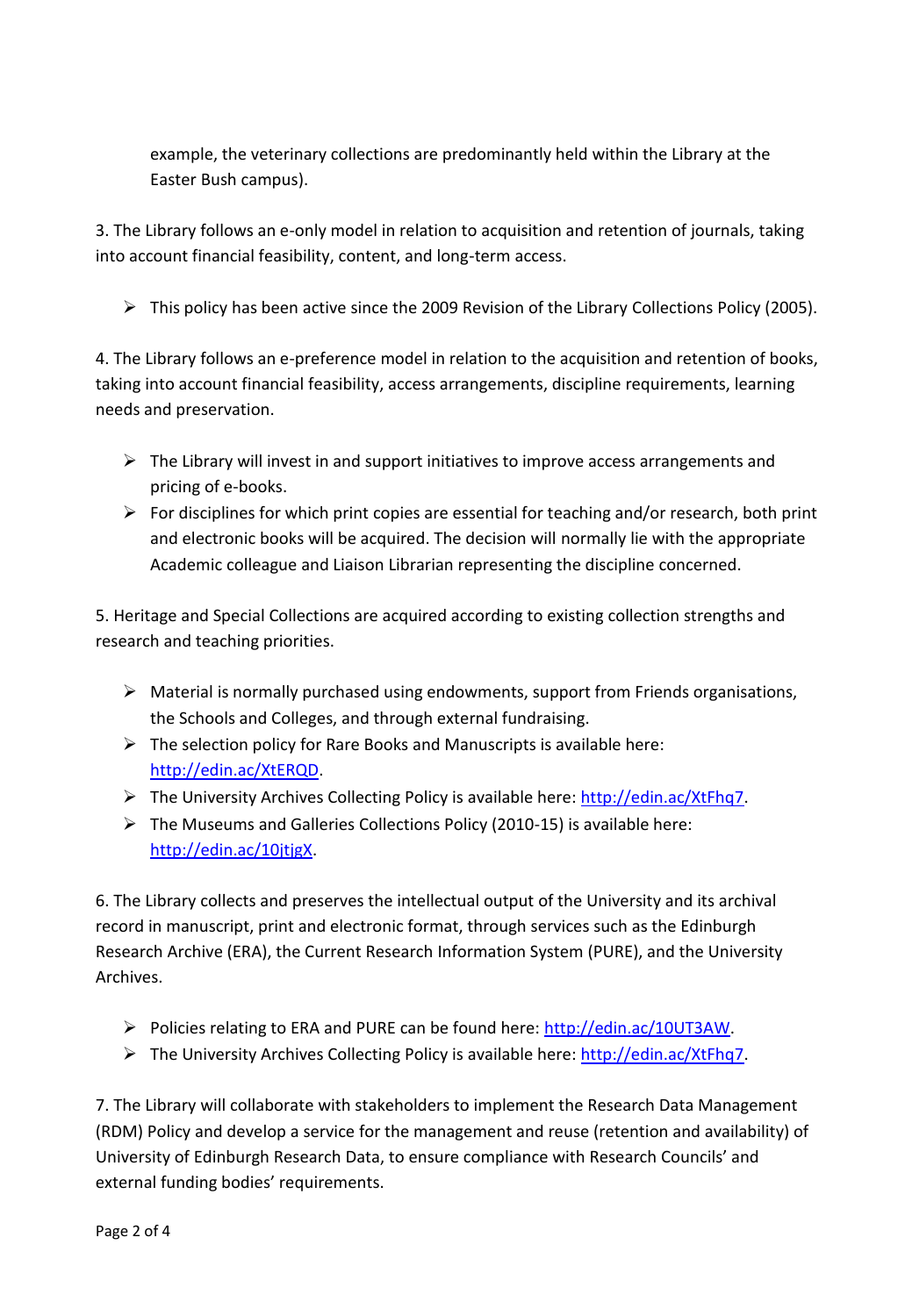The RDM Policy may be viewed here: [http://edin.ac/10jtRmV.](http://edin.ac/10jtRmV)

8. Donations, or internal transfers (e.g. School collection transfers), of books, manuscripts and archives will be assessed using selection criteria and/ or records retention schedules that will be applied before accepting material.

- $\triangleright$  For further details on criteria relating to Rare Books and Manuscripts donations, view the acquisitions policy here: [http://edin.ac/XtERQD.](http://edin.ac/XtERQD)
- $\triangleright$  Examples of selection criteria include duplication; availability elsewhere; material condition; and relevance to current teaching or research. The decision will normally lie with the Liaison Librarian representing the discipline concerned.
- $\triangleright$  Donations are subject to the same on-going review process as all other materials, in relation to collections management activities such as transfer, relegation or disposal.
- 9. Deposits will only be accepted in exceptional circumstances and under agreed conditions.
	- $\triangleright$  Deposited collections are not owned by the University of Edinburgh, but are held and serviced on behalf of the owners.
	- $\triangleright$  The Library will normally apply a charge for the housing and servicing of deposited collections.

10. No more than one copy of a title (print or electronic) will normally be added to or retained within the Library system, unless it falls into the following categories.

- $\triangleright$  The text is being used in current or continuing courses at the University of Edinburgh. In which case, the Library would not normally purchase or retain more than one copy per group of 20 students on a course.
- $\triangleright$  Current research requirements mean that more than one copy should be purchased to be available across multiple Site Libraries.
- $\triangleright$  Additional copies have copy specific information and would be part of the Special Collections.
- $\triangleright$  All multiple copies of items are reviewed as part of a rolling programme of collections management.
- $\triangleright$  The Liaison Librarian representing the discipline(s) concerned will be involved in discussions on the number of copies with the appropriate Academic colleague.

11. Where we have guaranteed long-term access to electronic journals, the print copy of the same title will be assessed for transfer, relegation or disposal.